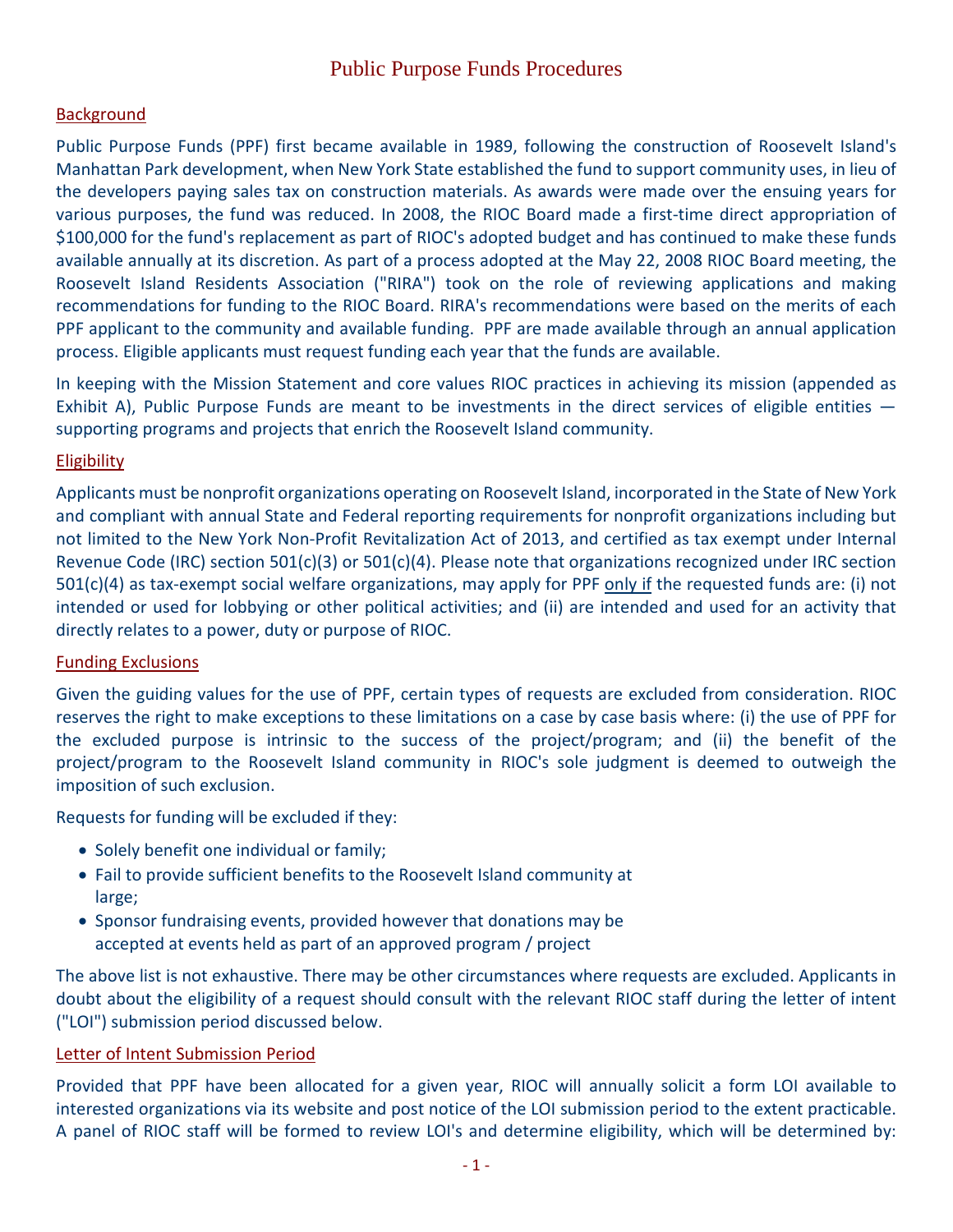# Public Purpose Funds Procedures

(i) conformity with the guidelines outlined in Eligibility above; and (ii) RIOC's review and determination of any possible conflicts with Funding Exclusions outlined above. Notices will be sent via e-mail to ineligible organizations. Eligible organizations will similarly be notified and be provided with an official application.

#### Letter of Intent Attachments

All applicants are required to have and maintain appropriate licenses and permits for provision of the services they perform. RIOC, by awarding Public Purpose Funds, does not substitute its judgment for that of the licensing agencies. RIOC reserves the right to ask for proof of proper licensing as well as the ability to communicate with the licensing entities and obtain access to relevant files and documents reflecting performance, fiscal and other evaluations performed of the applicant by licensing and funding entities.

In addition to applicable proof of licensing, applicants must provide the following to RIOC:

- 1. Certificate and Articles of Incorporation or other certification by New York State of business/legal status.
- 2.  $501(c)(3)$  or  $501(c)(4)$  tax exempt certification
- 3. Most recently filed IRS 990.
- 4. CHAR 500 or CHAR 410
- 5. Current Financial Statement Signed by Treasurer (or comparable position)
- 6. Most recent Audited Statement (for those Applicants required by applicable law to produce an Audited Statement)
- 7. Copy of Board Profile including names of board members, a brief profile of each, their employer or affiliation, years on the board, office held and committee participation
- 8. By-laws, or other rules, regulations, guidelines internally adopted as governing the Applicant
- 9. Resume or CV for each member of senior leadership

### Application Attachments

- 1. Proof of Insurance or certification that Applicant will acquire insurance as specified in Grant Award Requirements below if PPF are awarded to the Applicant
- 2. Most recent detailed budget identifying all sources of funding (further instructions will be specified in the Application.
- 3. List of staff required for proposed programming (including titles, job descriptions, salaries, and special licenses/requirements)
- 4. No more than three (3) Signed Letters of Support (Optional)
- 5. Certifications from the applicant, with language substantially similar to the following:
	- a. Applicant will certify that they will not propose grants for any organization in which they, directly or indirectly, through business, investment or family, have or are negotiating to obtain, an ownership or investment interest or a compensation arrangement, or from which they otherwise expect to receive any direct benefit not otherwise available to the community".
	- b. Applicant will certify that they are in compliance with all applicable laws, rules and regulations including but not limited to the New York Non-Profit Revitalization Act of 2013.
	- c. Applicant will certify that the application is true and accurate and that they will comply with all requirements, requests for information, rules and regulations of the Roosevelt Island Operating Corporation.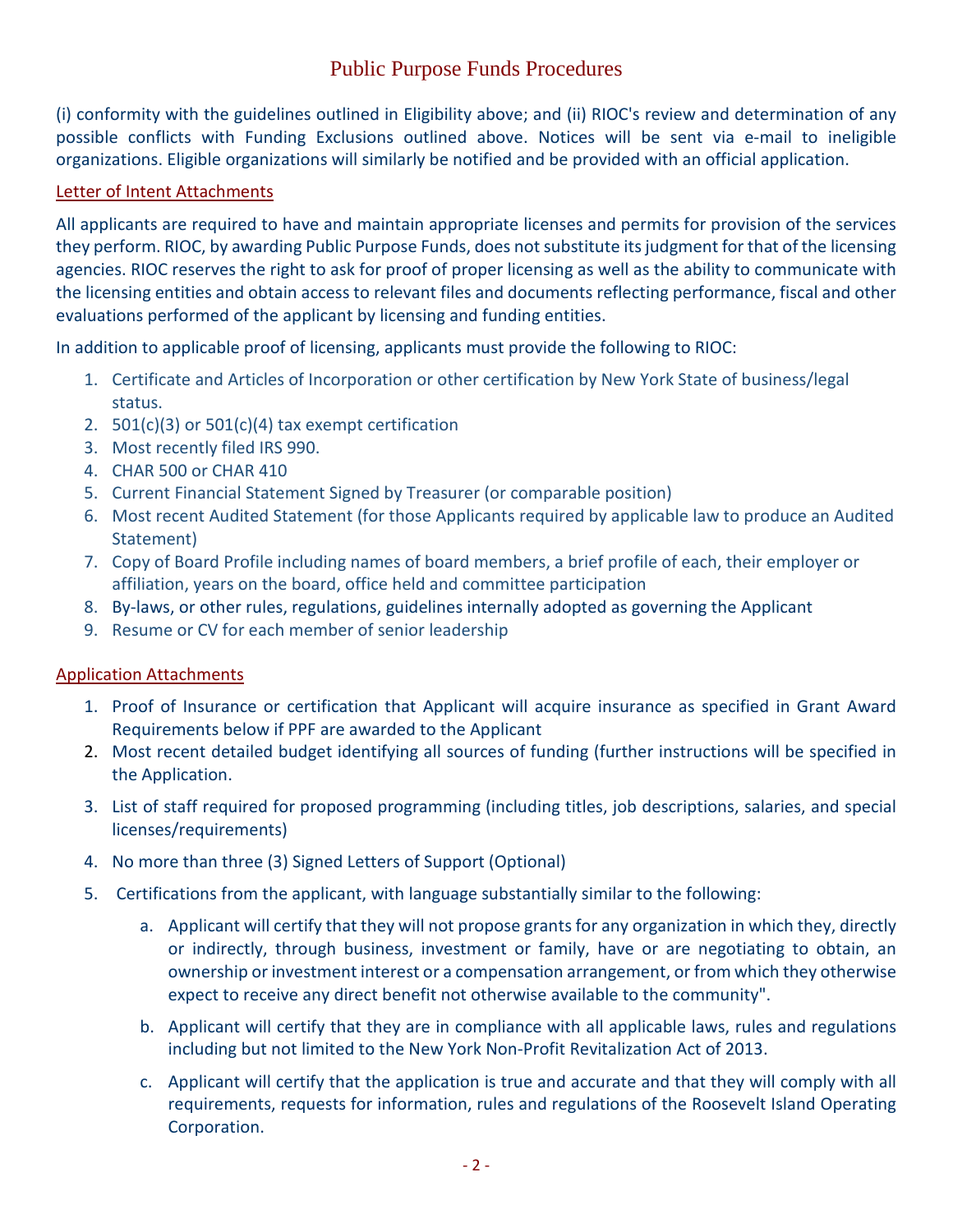### Application Submission Period

Applications will be accepted until a deadline date set at the time the application is made available.

Technical assistance will be available to eligible applicants for approximately two weeks from the application's release. Responses to questions raised (via a specified PPF E-mail address) prior to a set Q/A cutoff date defined in the application will be sent to all eligible applicants throughout the Application Submission Period. Thereafter, a complete list of all questions/answers will be sent to eligible applicants and posted on the website.

### Staff Application Review Period

RIOC Staff will review applications for completeness and, if necessary, will send a request for applicants to supply any missing information prior to the Community Review Period.

## Community Review Period

Following the Staff Application Review Period, RIRA as the community's voluntary representative will review applications following guidance provided by RIOC, the performance of which will preclude RIRA from applying for Public Purpose Funds; the review will be conducted in a manner substantially similar to the following:

- RIRA will form an Ad Hoc Public Purpose Fund Committee ("Committee") for the purpose of reviewing applications and making funding recommendations to RIRA's Common Council and the RIOC Board;
- Prior to RIOC's acceptance of any member on the Committee, RIRA, through the Committee's chairperson will provide RIOC with a written affidavit from each proposed Committee member certifying that:
	- o he/she shall not recommend grants for any organization in which he/she, directly or indirectly, through business, investment or family, have or are negotiating to obtain, an ownership or investment interest or a compensation arrangement, or from which he/she otherwise expect to receive any direct benefit not otherwise available to the community;
- After RIOC reviews and accepts such affidavits, RIOC will distribute electronic copies of applications provided by RIOC to all Committee members;
- The commencement of the Community Review Period will be contemporaneous with RIRA's receipt of the applications;
- No later than one month from the Community Review Period's commencement, allowing the Committee ample time for review and deliberation as to the merits and bona fides of the applications, RIRA will collaborate with RIOC for the scheduling of community presentations along the lines embodied in the following:
	- o RIOC will post notice of the community presentation dates to the extent practicable
	- o Each applicant will make ten-minute presentations of their proposed program/project
	- o After each applicant's presentation there will be a question/answer session for RIRA Committee members followed by an open question/answer session
	- o Public attendees will be given an opportunity to ask questions
	- o Multiple community presentation sessions will be scheduled as necessary to allow for the presentation of all projects/programs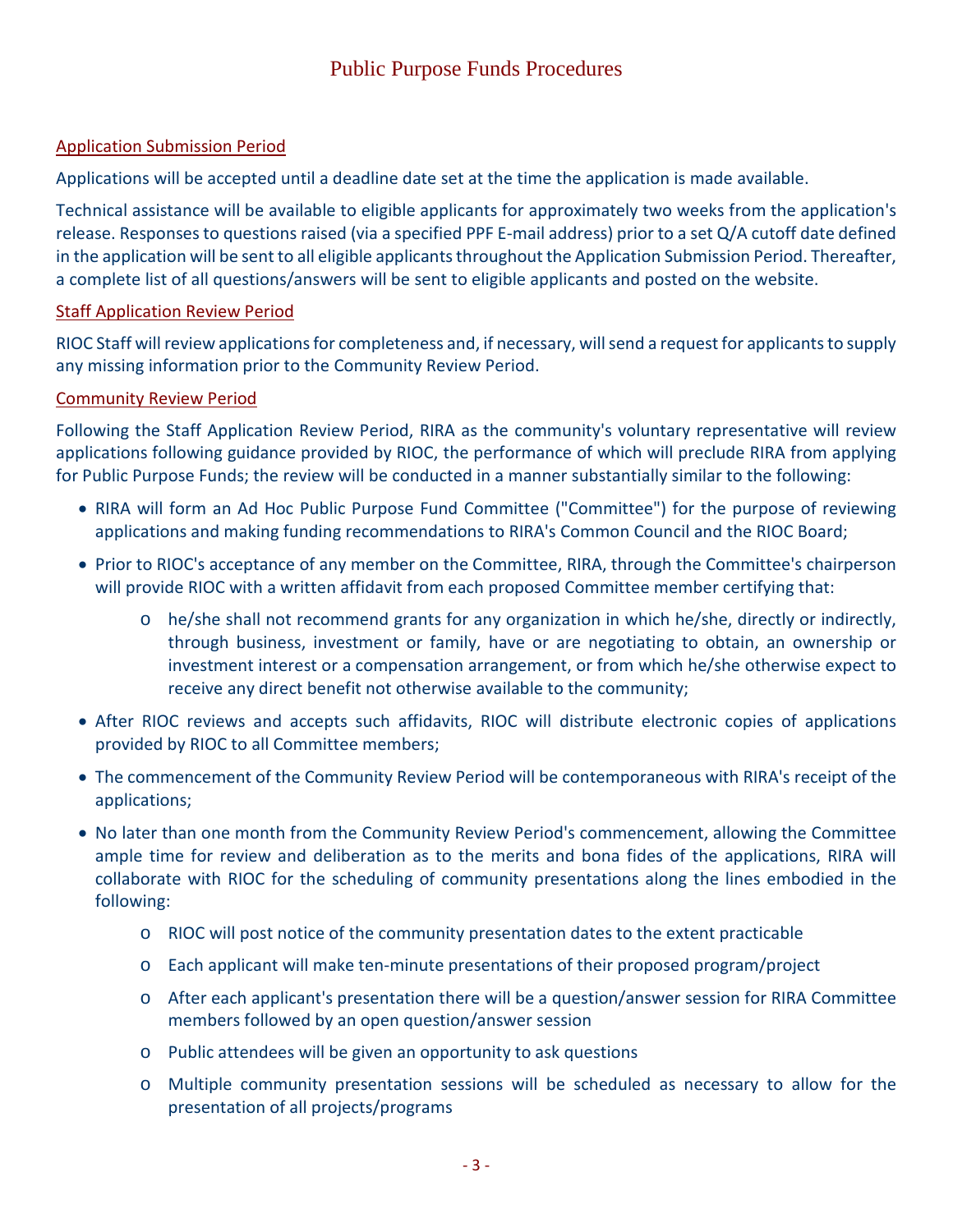# Public Purpose Funds Procedures

- o A quorum (defined as half plus one) of Committee members must be present at each presentation; however, recordings of community presentations shall be available to the public via the appropriate section of RIOC's web site, allowing any absent Committee members to consider pertinent information
- After all community presentations have concluded, RIOC will provide the Committee with standardized forms for the independent evaluation by each Committee member of each applicant's programs/projects. Criteria to be considered will focus on pertinent aspects of the program/project and its community impact. The Committee will have no more than one (1) week to complete all evaluations, by taking into account the Committee's earlier review of all Applicants' merits and bona fides as well as Applicant's community presentations, a copy of which will be compiled and sent to RIOC.
- The independent evaluation submitted by each Committee member will certify compliance with RIOC's guiding provisions, in language substantially similar to the following:
	- o The evaluation scores submitted by the undersigned have been arrived at independently and without collusion, consultation, communication or agreement with any other reviewer(s), Public Purpose Fund applicant(s) or potential Public Purpose Funds applicant(s).
	- o The evaluation scores submitted by the undersigned have not been disclosed to other reviewer(s), Public Purpose Funds applicant(s), or potential Public Purpose Funds applicant(s).
	- o The undersigned did not induce any potential Public Purpose Funds applicant(s) or Public Purpose Fund applicant(s) to refrain from submitting an application, or to submit an application.
	- o This submission is made in good faith and not pursuant to any agreement or discussion with, or inducement from, any Public Purpose Funds applicant(s) or potential Public Purpose Funds applicant(s).
	- o The evaluation scores submitted by the undersigned have been arrived at in due consideration of the application and scoring instructions provided by RIOC.
	- $\circ$  Prior to submitting the evaluation scores, the undersigned had either (1) attended all applicant public presentations, or (2) viewed recordings of such presentations; and taken into consideration any pertinent information or issues there raised.
- RIRA's Committee will take such actions as necessary to produce funding recommendations for the RIRA Common Council, conforming to the guidelines required under Board Approval below and the following prioritization of evaluation scores:
	- o Average Score Ranging from 85 100%: Highest Funding Prioritization
	- o Average Score Ranging from 70-85%: Medium Funding Prioritization
	- o Average Score Ranging from 50-70%: Lowest Funding Prioritization
	- o Average Score Lower than 50%: No Funding

#### RIOC Board Approval

Final recommendations provided by RIRA will be presented by RIOC staff to the RIOC Board for its approval. The form of recommendation shall be in a memorandum outlining:

- 1. The funding amount originally requested for each applicant;
- 2. The funding amount being recommended for each recommended applicant;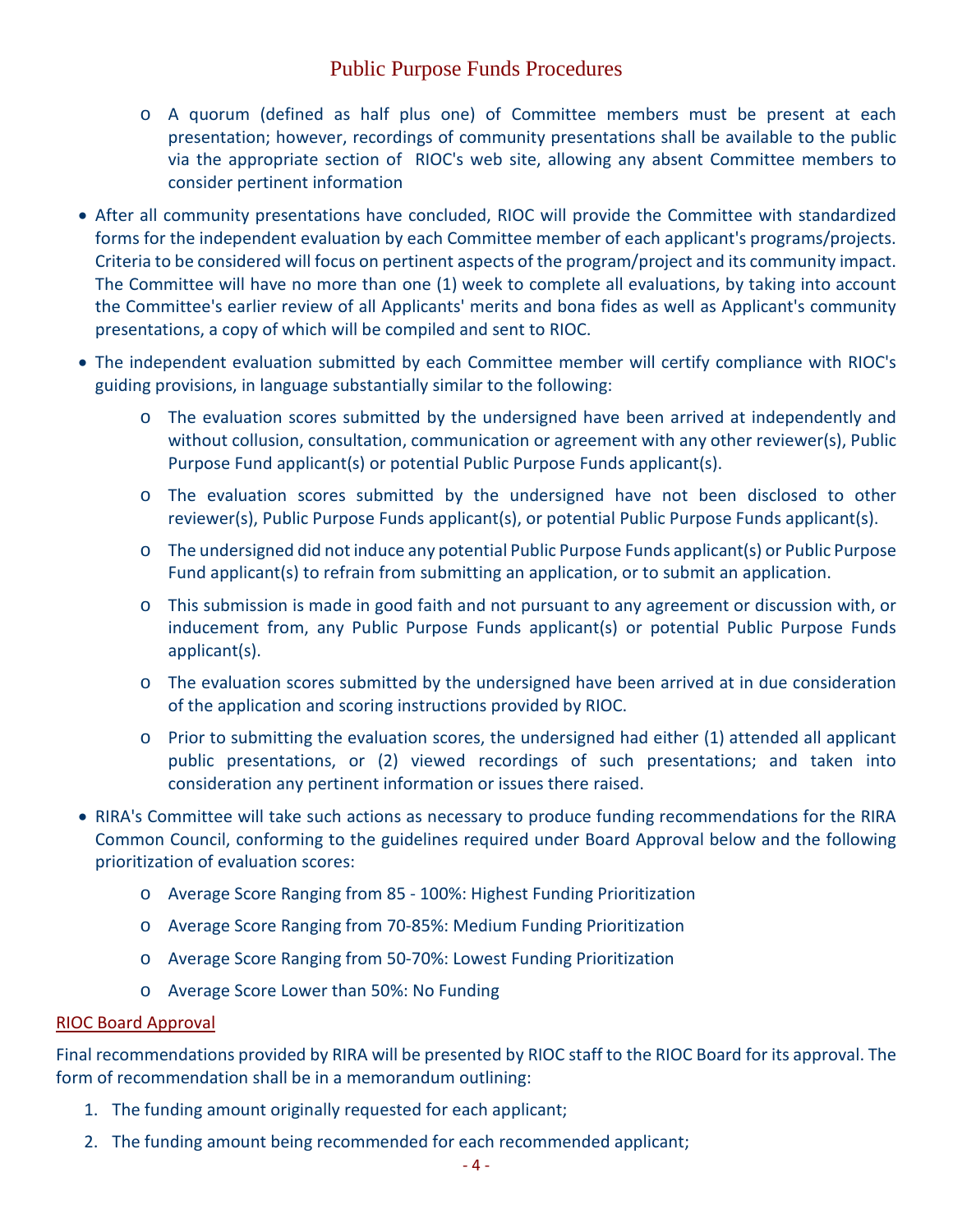# Public Purpose Funds Procedures

- 3. A general overview of each applicant's project or program;
- 4. Justification for the recommended amount. The justification should address: (a) the average evaluation score received by the applicant on the 100-point scale; (b) any considerations taken into account by the PPF Committee relative to the nature of the program/project; and (c) the manner in which the Committee decided upon the allocation of the recommended amount.

RIOC does not guarantee that any or all PPF approved by the Board will be awarded in the full amount originally requested by the applicant. Given budget constraints, RIOC strives to leverage limited resources while providing the best possible mix of support to approved organizations.

#### Grant Award Requirements

Prior to encumbrance of PPF, recipients of PPF ("Grantees") must satisfy to RIOC the following as applicable:

- Submission of a modified program / project budget, reflecting any reduction in awarded funds from the initial request.
- Organizations that received funding in the previous year must have submitted all relevant documentation accounting for the use of the PPF and the grant must be closed.
- Organization must be in compliance with all terms, including any documentation required by RIOC to approve a grant award and proof of insurance as provided below.

#### Roosevelt Island Operating Corporation Insurance Requirements

Grantees shall insure and shall require each of its subcontractors to carry the following insurance:

- *Commercial General Liability Insurance* providing both bodily injury including death and property damage insurance in a limit of not less than two million dollars (\$2,000,000.00) combined single limit basis. Such insurance is to be written on an occurrence basis and shall name each of the Indemnitees as an Additional Insured.
- *Automobile Liability and Property Damage Insurance* in an amount not less than five hundred thousand dollars (\$500,000.00) combined single limit for both bodily injury and property damage;

Grantees shall provide *Worker's Compensation Insurance* and *Employer's General Liability Insurance* as required under the Worker's Compensation Law.

Certificates of Insurance for all aforementioned coverages shall be provided to RIOC prior to the commencement of Work and bear notations evidencing a minimum of 10 day cancellation notice to RIOC. Such insurance policies shall name RIOC, the Empire State Development, the Division of Housing and Community Renewal, the State of New York and the City of New York as additional insureds.

Certificates all addressed care of:

c/o Roosevelt Island Operating Corporation 591 Main Street Roosevelt Island, New York 10044

RIOC will keep certificates on file for the other New York State and New York City Agencies.